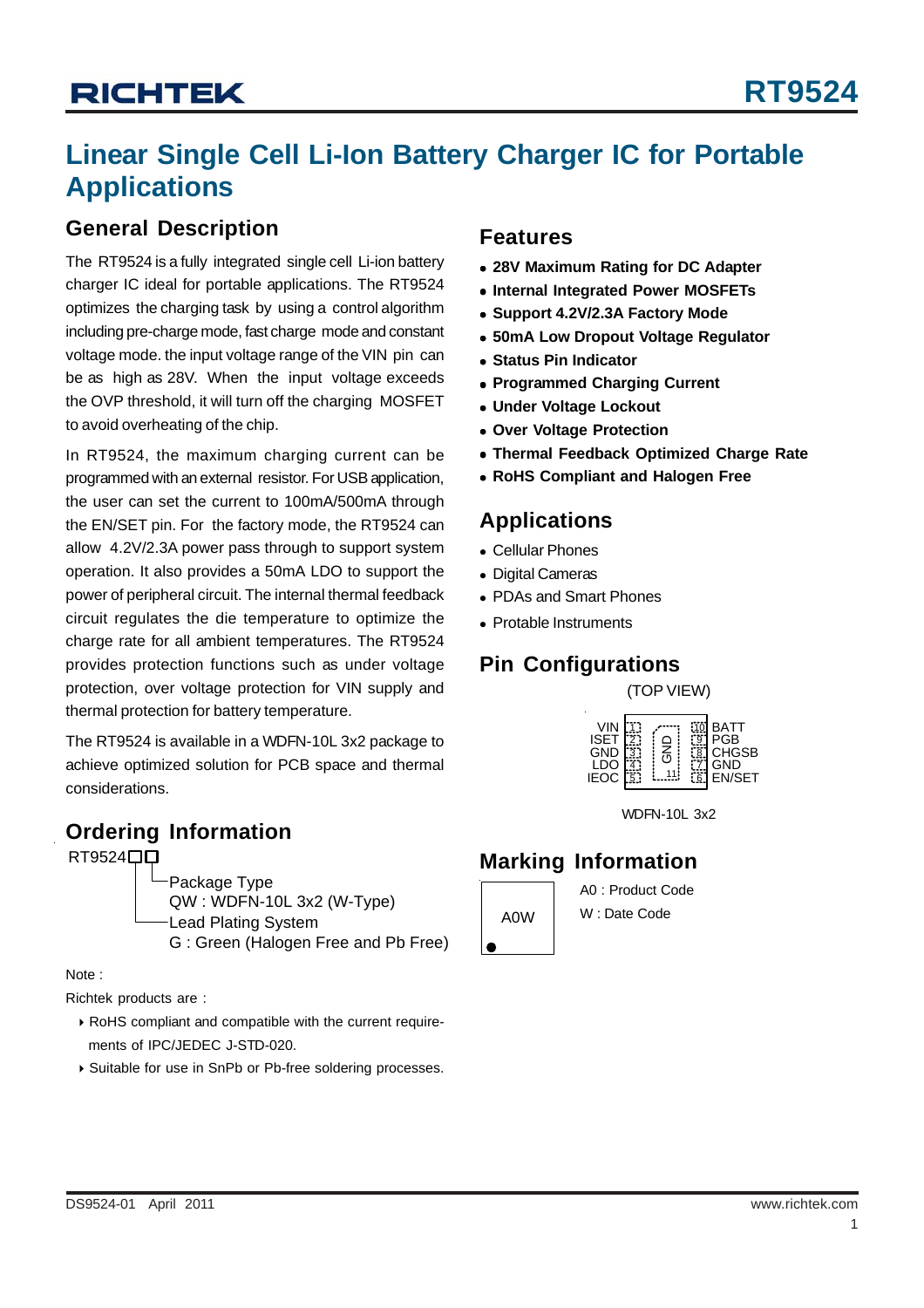

# **Typical Application Circuit**



# **Functional Pin Description**

| Pin No.                   | <b>Pin Name</b> | <b>Pin Function</b>                                                                                              |
|---------------------------|-----------------|------------------------------------------------------------------------------------------------------------------|
| 1                         | <b>VIN</b>      | The Input Power Source.                                                                                          |
| 2                         | <b>ISET</b>     | Charging Current Setting.                                                                                        |
| 3, 7,<br>11 (Exposed Pad) | <b>GND</b>      | Ground. The exposed pad must be soldered to a large PCB and connected to<br>GND for maximum power dissipation.   |
| 4                         | LDO             | LDO Output (4.9V). This pin provides 50mA output current.                                                        |
| 5                         | <b>IEOC</b>     | End-of-Charge Current Setting. The $I_{EOC}$ is from 5% to 50% Ichg-fast which is<br>programmed by the ISET pin. |
| 6                         | <b>EN/SET</b>   | Enable and Operation Mode Setting.                                                                               |
| 8                         | <b>CHGSB</b>    | Indicator Output for Charging Status.                                                                            |
| 9                         | <b>PGB</b>      | Indicator Output for Power Status.                                                                               |
| 10                        | BATT            | Battery Charge Current Output.                                                                                   |

### **Function Block Diagram**

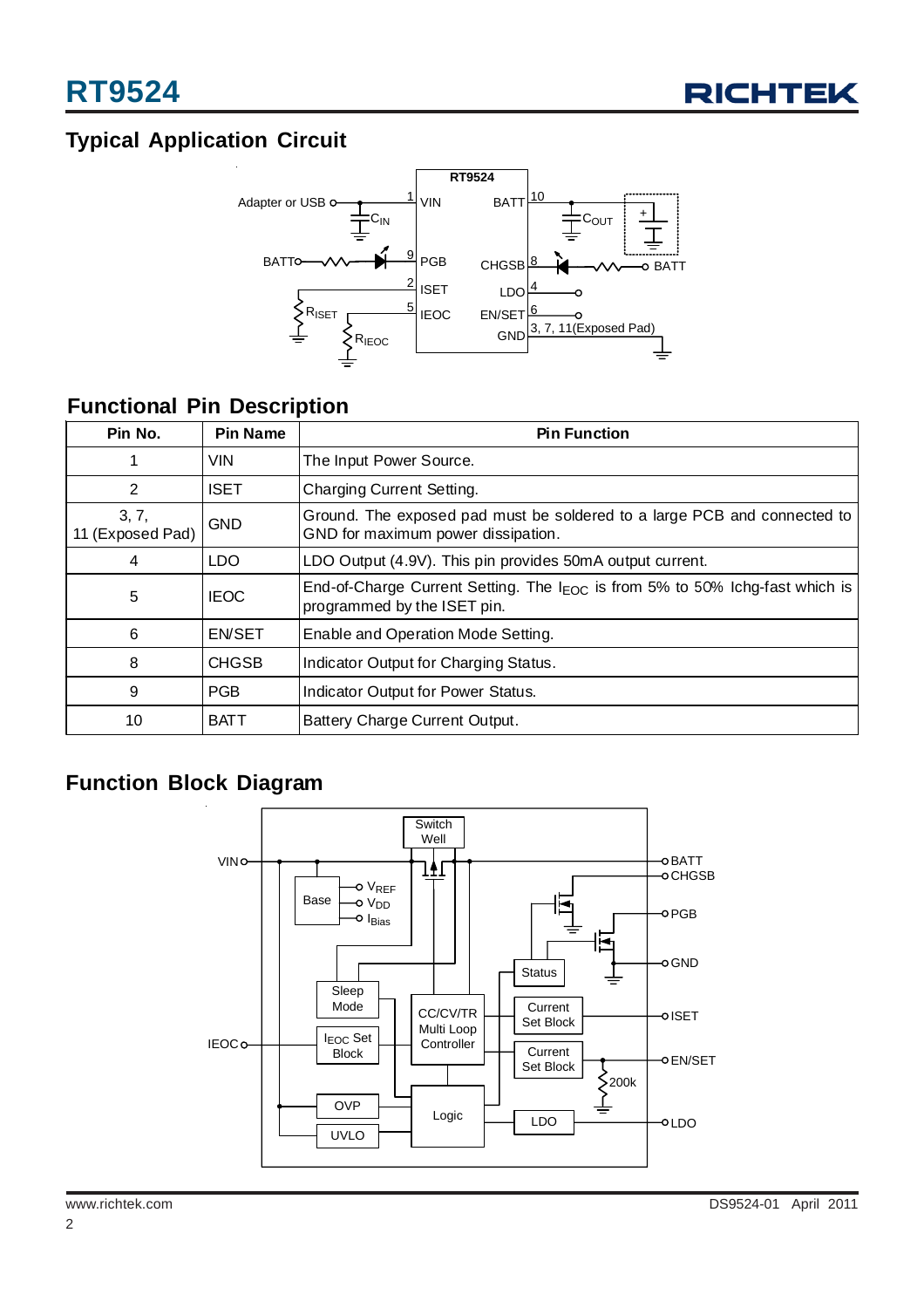# **Absolute Maximum Ratings** (Note 1)

| • Power Dissipation, $P_D @ T_A = 25^{\circ}C$ |  |
|------------------------------------------------|--|
|                                                |  |
| • Package Thermal Resistance (Note 2)          |  |
|                                                |  |
|                                                |  |
|                                                |  |
| • Junction Temperature                         |  |
|                                                |  |

# **Recommended Operating Conditions** (Note 3)

# **Electrical Characteristics**

( $V_{IN}$  = 5V,  $V_{BAT}$  = 4V,  $T_A$  = 25°C, unless otherwise specified)

| <b>Parameter</b>                                      | Symbol                 | <b>Test Conditions</b>                                    | Min                      | <b>Typ</b>                         | <b>Max</b> | <b>Unit</b>     |
|-------------------------------------------------------|------------------------|-----------------------------------------------------------|--------------------------|------------------------------------|------------|-----------------|
| <b>VIN POR Rising Threshold</b><br>Voltage            | <b>V<sub>POR</sub></b> |                                                           | 3.15                     | 3.3                                | 3.45       | V               |
| VIN POR Threshold Voltage<br><b>Hysteresis</b>        |                        |                                                           |                          | 200                                | 300        | mV              |
| <b>VIN OVP Threshold Voltage</b>                      | Vove                   |                                                           | 6.7                      | 6.9                                | 7.1        | $\vee$          |
| <b>VIN OVP Threshold Voltage</b><br><b>Hysteresis</b> |                        |                                                           |                          | 200                                | 300        | mV              |
| VIN - VOUT VOS Rising                                 |                        |                                                           | --                       | 75                                 | 150        | mV              |
| VIN - VOUT VOS Falling                                |                        |                                                           | 18                       | 32                                 | $- -$      | mV              |
| <b>VIN Standby Current</b>                            |                        | $V_{BATT} = 4.5V$ , EN/SET = High                         | $-$                      | 250                                | 300        | μA              |
| <b>VIN Supply Current</b>                             |                        | $V_{BATT} = 4.5V$ , EN/SET = Low                          | $\sim$ $\sim$            | 1                                  | 2          | mA              |
| <b>VOUT Sleep Leakage</b><br>Current                  |                        |                                                           |                          | 1                                  | 10         | μA              |
| <b>VOUT Regulation</b>                                |                        | $0^{\circ}$ C to 85 $^{\circ}$ C, I <sub>LOAD</sub> = 0mA | 4.158                    | 4.2                                | 4.242      | V               |
| <b>Thermal Regulation</b>                             |                        |                                                           | --                       | 125                                | --         | $\rm ^{\circ}C$ |
| <b>OTP</b>                                            |                        |                                                           | $-$                      | 155                                | --         | $\rm ^{\circ}C$ |
| <b>OTP Hysteresis</b>                                 |                        |                                                           | $-$                      | 20                                 | --         | $\circ$ C       |
| <b>PGB/CHGSB Sink Current</b>                         |                        |                                                           | 20                       | $\overline{a}$                     | --         | mA              |
| Pre-Charge Threshold                                  |                        | V <sub>OUT</sub> Rising                                   | 2.4                      | 2.5                                | 2.6        | V               |
| Fast-Charge to Pre-Charge<br>Deglitch Time            |                        |                                                           |                          | 25                                 | --         | ms              |
|                                                       | <b>IPRECHG</b>         | USB100 Mode                                               | 90                       | 95                                 | 100        | mA              |
| Pre-Charge Current                                    |                        | USB500 Mode or ISET Mode,<br>ratio of fast-charge current | 15                       | 20                                 | 25         | $\%$            |
| End of Charge Current (EOC)                           |                        |                                                           | $\overline{\phantom{a}}$ | R <sub>EOC</sub> /K <sub>EOC</sub> | --         | $\%$            |

*To be continued*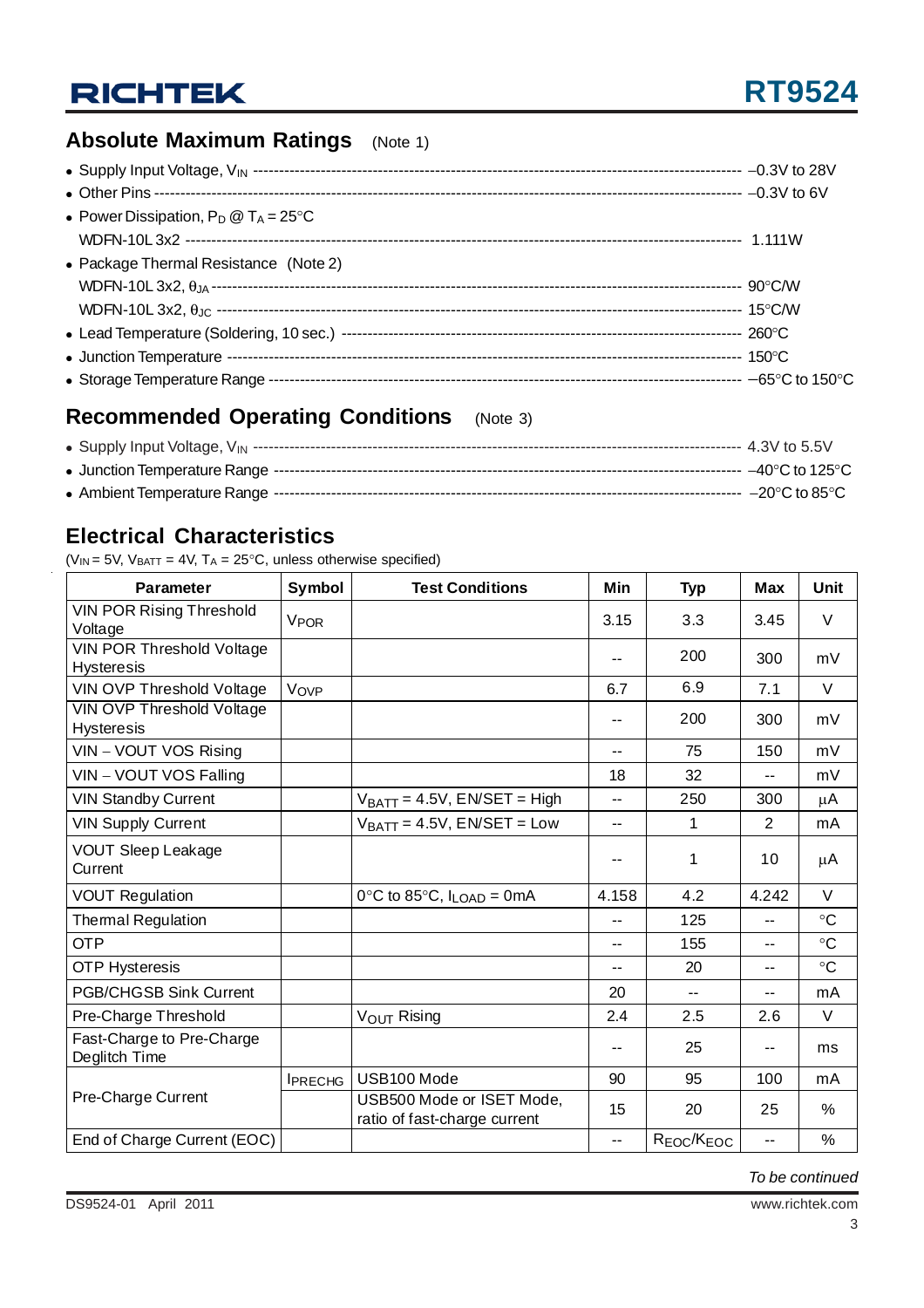# **RT9524**



|                                               | <b>Parameter</b>                    | Symbol              | <b>Test Conditions</b>         | Min   | <b>Typ</b>               | <b>Max</b> | Unit        |
|-----------------------------------------------|-------------------------------------|---------------------|--------------------------------|-------|--------------------------|------------|-------------|
| <b>IEOC Setting Current</b>                   |                                     | <b>IEOC</b>         |                                | 70    | 75                       | 80         | $\mu$ A     |
|                                               | <b>IEOC Setting KEOC</b>            |                     |                                | 180   | 200                      | 220        | $\Omega$ /% |
|                                               | VIN Power FET R <sub>DS(ON)</sub>   |                     | $IOUT = 1A$                    | --    | 280                      | 512        | mV          |
| <b>ISET Set Voltage</b>                       |                                     | <b>VISET</b>        |                                | --    | 1.5                      | $-$        | $\vee$      |
|                                               | <b>ISET Short Protect Threshold</b> |                     |                                | 320   | --                       | 460        | Ω           |
| Time                                          | <b>ISET Short Protect Deglitch</b>  |                     |                                | --    | 1.5                      | $-$        | ms          |
| Current                                       | <b>ISET Short Protect Maximum</b>   |                     |                                | --    | $\overline{2}$           | $-$        | A           |
|                                               |                                     |                     | As ISET Mode, $R_{ISET} = 530$ | 0.9   | 1                        | 1.1        | A           |
|                                               | <b>VIN Charge Current</b>           | <b>I</b> CHRG       | As USB100 Mode                 | 90    | 95                       | 100        | mA          |
|                                               |                                     |                     | As USB500 Mode                 | 380   | 395                      | 415        | mA          |
|                                               | <b>EN/SET Pull Low Resistor</b>     |                     |                                | $-$   | 200                      | $- -$      | $k\Omega$   |
| <b>EN/SET</b>                                 | Logic-High                          | V <sub>IH</sub>     |                                | 1.4   | $\overline{a}$           | $-$        | $\vee$      |
| Voltage                                       | Logic-Low                           | $V_{IL}$            |                                | --    | $\overline{\phantom{a}}$ | 0.4        |             |
|                                               | LDO On-Resistance                   | R <sub>DS(ON)</sub> |                                |       | 3                        | 6          | $\Omega$    |
|                                               | LDO Output Voltage                  | VLDO                |                                | 4.75  | 4.9                      | 5.05       | $\vee$      |
| LDO Maximum Output<br>Current                 |                                     |                     |                                | 60    | 120                      | 180        | mA          |
| Factory Mode VOUT                             |                                     |                     |                                | 4.116 | 4.2                      | 4.284      | $\vee$      |
| Factory Mode Maximum<br><b>Output Current</b> |                                     |                     |                                | 2.3   | $-$                      | $-$        | A           |
| <b>EN/SET Off Time</b>                        |                                     |                     | Timer to disable chip          | 1.5   | $\sim$ $\sim$            | $-$        | ms          |
| <b>EN/SET Lock Time</b>                       |                                     |                     | Timer to lock pulse count      | 1.5   | $\overline{\phantom{a}}$ | --         | ms          |
| Logic-High Duration                           |                                     |                     |                                | 100   | $\overline{\phantom{a}}$ | 700        | $\mu$ s     |
| <b>EN/SET</b>                                 | Logic-Low Duration                  |                     |                                | 100   | $-$                      | 700        | $\mu$ s     |

- **Note 1.** Stresses listed as the above "Absolute Maximum Ratings" may cause permanent damage to the device. These are for stress ratings. Functional operation of the device at these or any other conditions beyond those indicated in the operational sections of the specifications is not implied. Exposure to absolute maximum rating conditions for extended periods may remain possibility to affect device reliability.
- **Note 2.**  $\theta_{JA}$  is measured in the natural convection at  $T_A = 25^\circ \text{C}$  on a high effective thermal conductivity four-layer test board of JEDEC 51-7 thermal measurement standard. The measurement case position of θ<sub>JC</sub> is on the exposed pad of the package.
- **Note 3.** The device is not guaranteed to function outside its operating conditions.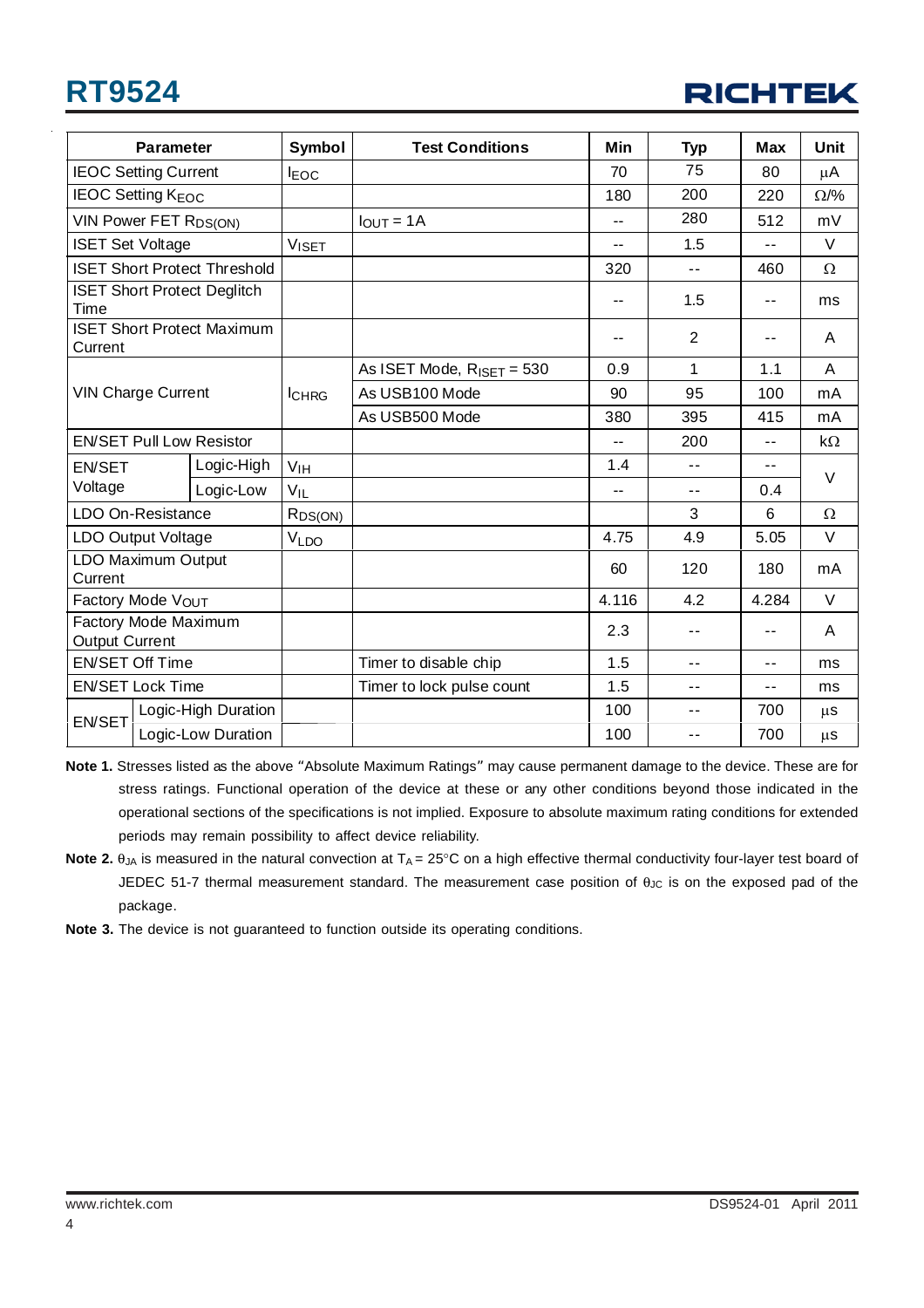# **Typical Operating Characteristics**









**VOUT Sleep Leakage Current vs. Battery Voltage**



**LDO Voltage vs. Temperature**

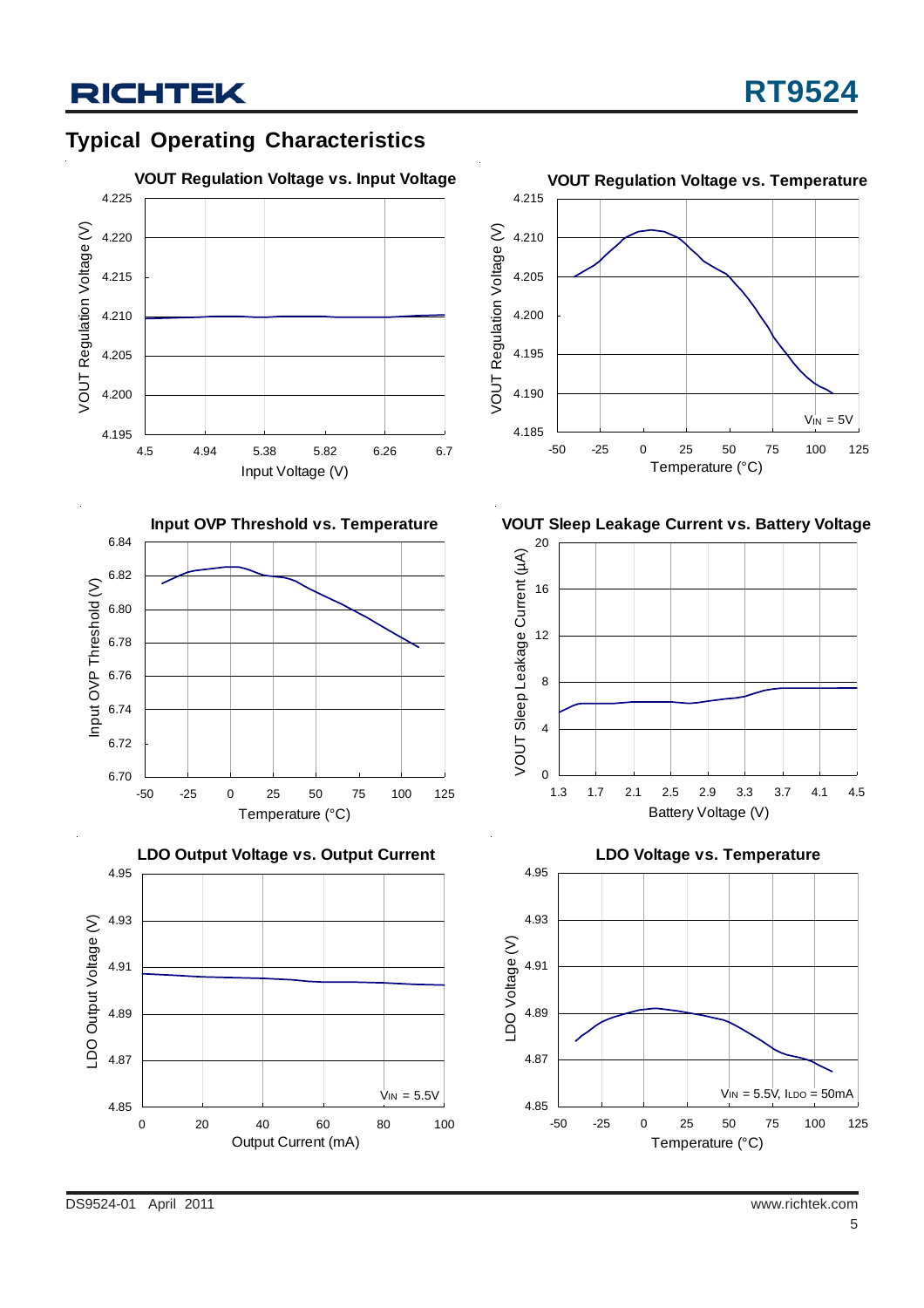

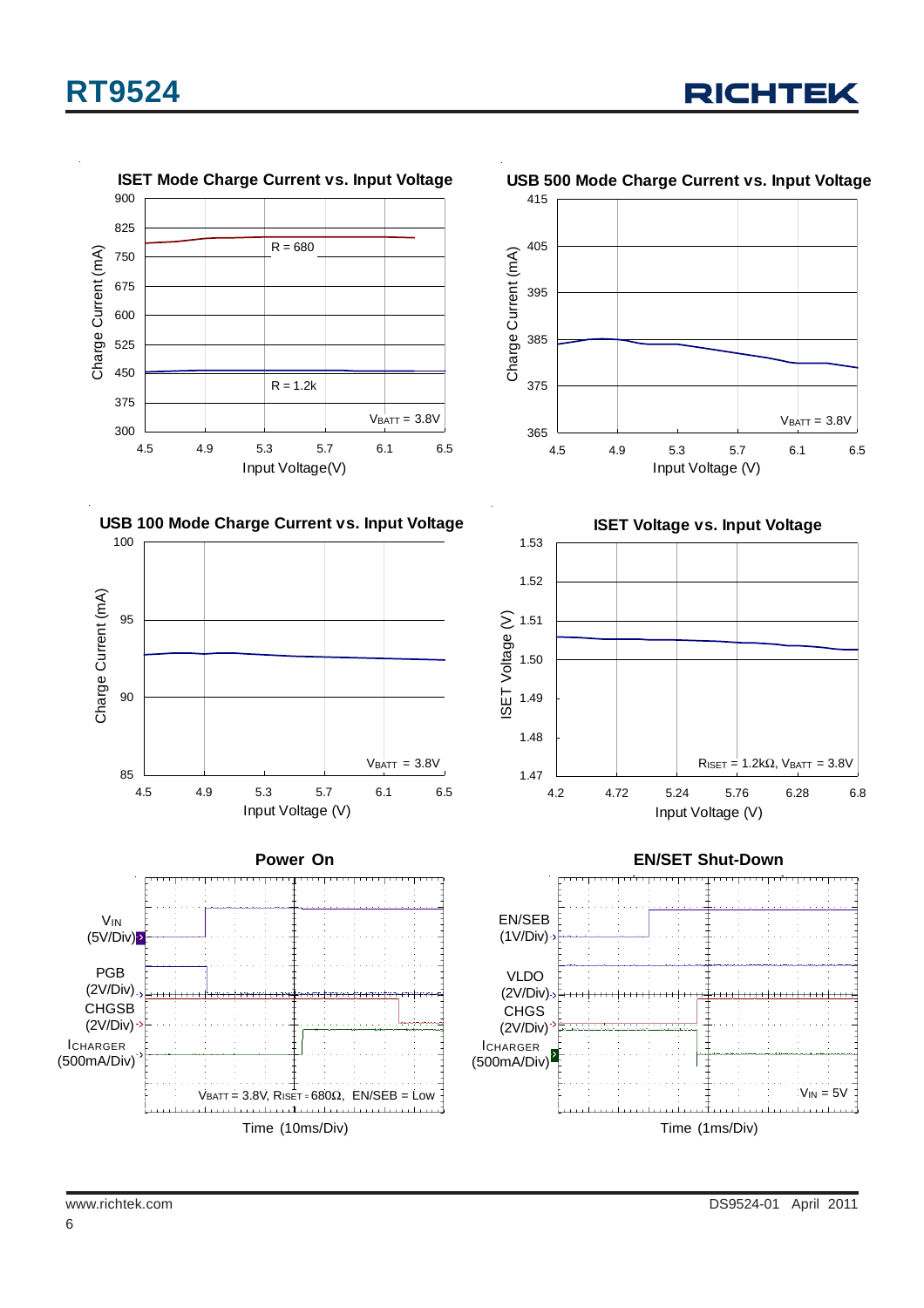

Time (1ms/Div)  $V_{IN}$  = 5V,  $V_{BATT}$  = 3.8V, RISET = 680Ω VIN  $(5V/Div)$ **VBATT** (5V/Div) EN/SET (2V/Div) ICHARGER (500mA/Div)



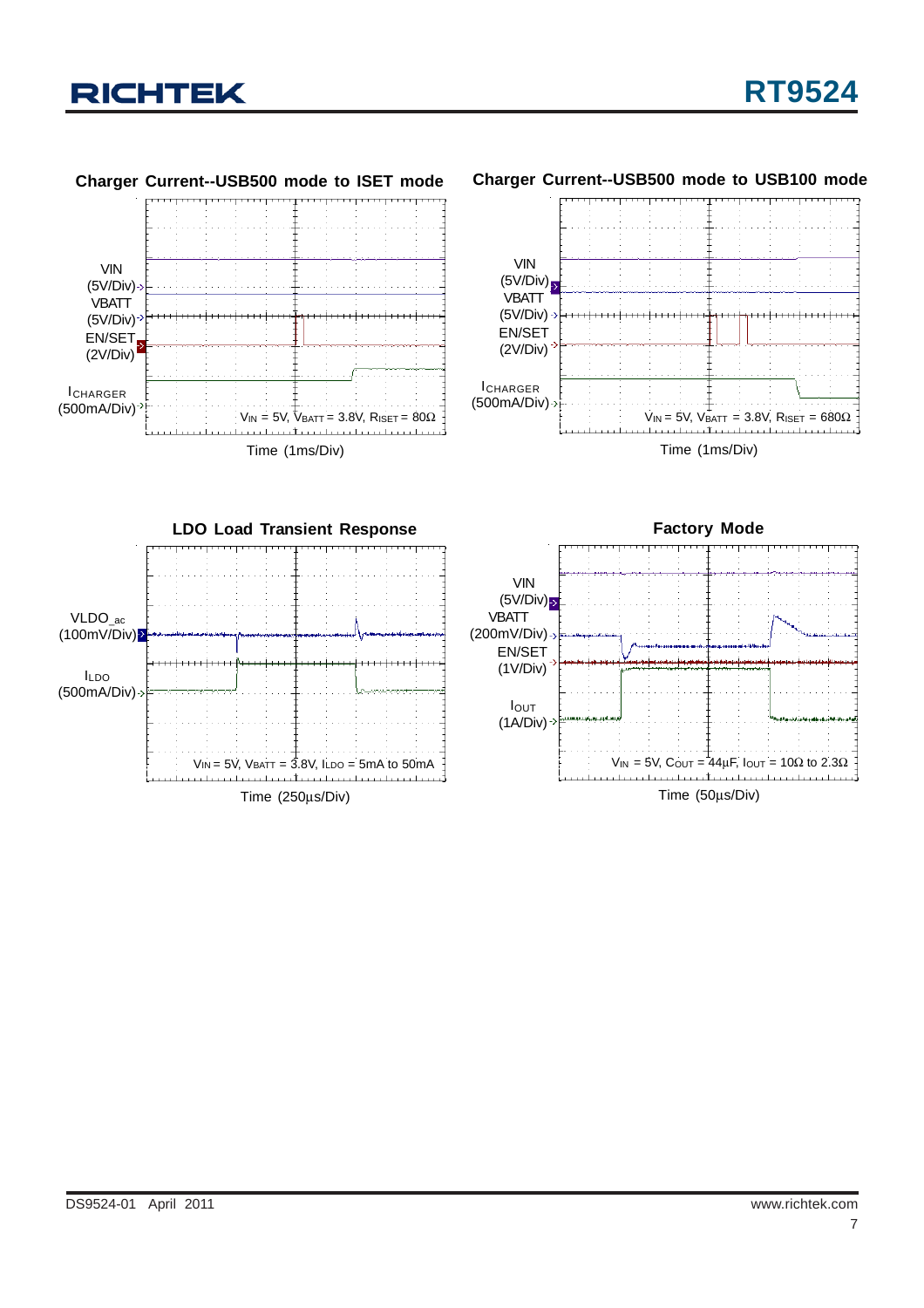## **Application Information**

#### **Description**

The RT9524 is a fully integrated low cost single-cell Li-Ion battery charger IC with a constant current mode (CC mode) or a constant voltage mode (CV mode). The charge current is programmable to USB100, USB500 or ISET mode and the CV mode voltage is fixed at 4.2V. The precharge threshold is fixed at 2.5V. If the battery voltage is below the pre-charge threshold, the RT9524 charges the battery with a trickle current until the battery voltage rises above the pre-charge threshold. The RT9524 is capable of being powered up from AC adapter and USB (Universal Serial Bus) port inputs. Moreover, the RT9524 include a linear regulator (LDO 4.9V, 50mA) for supplying low power external circuitry.

#### **ACIN Over Voltage Protection**

The input voltage is monitored by the internal comparator and the input over voltage protection threshold is set to 6.9V. However, input voltage over 28V will still cause damage to the RT9524. When the input voltage exceeds the threshold, the comparator outputs a logic signal to turn off the power P-MOSFET to prevent the high input voltage from damaging the electronics in the handheld system. When the input over voltage condition is removed, the comparator re-enables the output by running through the soft-start.

#### **Charger Enable and mode Setting**

EN/SET is used to enable or disable the charger as well as to select the charge current limit. Drive the EN pin to low or leave it floating to enable the charger. The EN/SET pin has a 200kΩ internal pull down resistor. So, when left floating, the input is equivalent to logic low. Drive this pin to high to disable the charger. After the EN/SET pin pulls low for 50μs, the RT9524 enters the USB500 mode and wait for the setting current signal. EN/SET can be used to program the charge current during this cycle. The RT9524 will change its charge current by sending different pulse to EN/SET pin. If no signal is sent to EN/SET, the RT9524 will remain in USB500 mode. A correct period of time for high pulse is between 100μs and 700μs and the period of pulse to pulse must be between 100μs and 700μs to be properly read. Once EN/SET is held low for 1.5ms,

the number of pulses is locked and sent to the control logic and then the mode changes. The RT9524 needs to be restarted to reset the charge current. Once the EN/ SET input is held high for more than 1.5ms, the RT9524 is disabled.

| Table 1. Pulse Counting Map for EN/SET Interface |  |
|--------------------------------------------------|--|
|--------------------------------------------------|--|

| <b>Pulses</b> | <b>Charge Condition</b> | <b>MODE Control</b>         |
|---------------|-------------------------|-----------------------------|
|               | USB500 Mode             | <b>Charge Current Limit</b> |
|               | <b>ISET Mode</b>        | <b>Charge Current Limit</b> |
| 2             | USB100 Mode             | <b>Charge Current Limit</b> |
| 3             | <b>Factory Mode</b>     | Enabled                     |
| >4            | USB100 Mode             | <b>Charge Current Limit</b> |



#### **Battery Charge Profile**

The RT9524 charges a Li-Ion battery with a constant current (CC) or a constant voltage (CV).

The constant currentis decided by the operation mode of USB100, USB500 or ISET mode. The constant current is set with the external resistor  $R_{\text{ISFT}}$  and the constant voltage is fixed at 4.2V. If the battery voltage is below the Pre-Charge Threshold, the RT9524 charges the battery with a trickle current until the battery voltage rises above the trickle charge threshold. When the battery voltage reaches 4.2V, the charger enters CV mode and regulates the battery voltage at 4.2V to fully charge the battery without the risk of over charging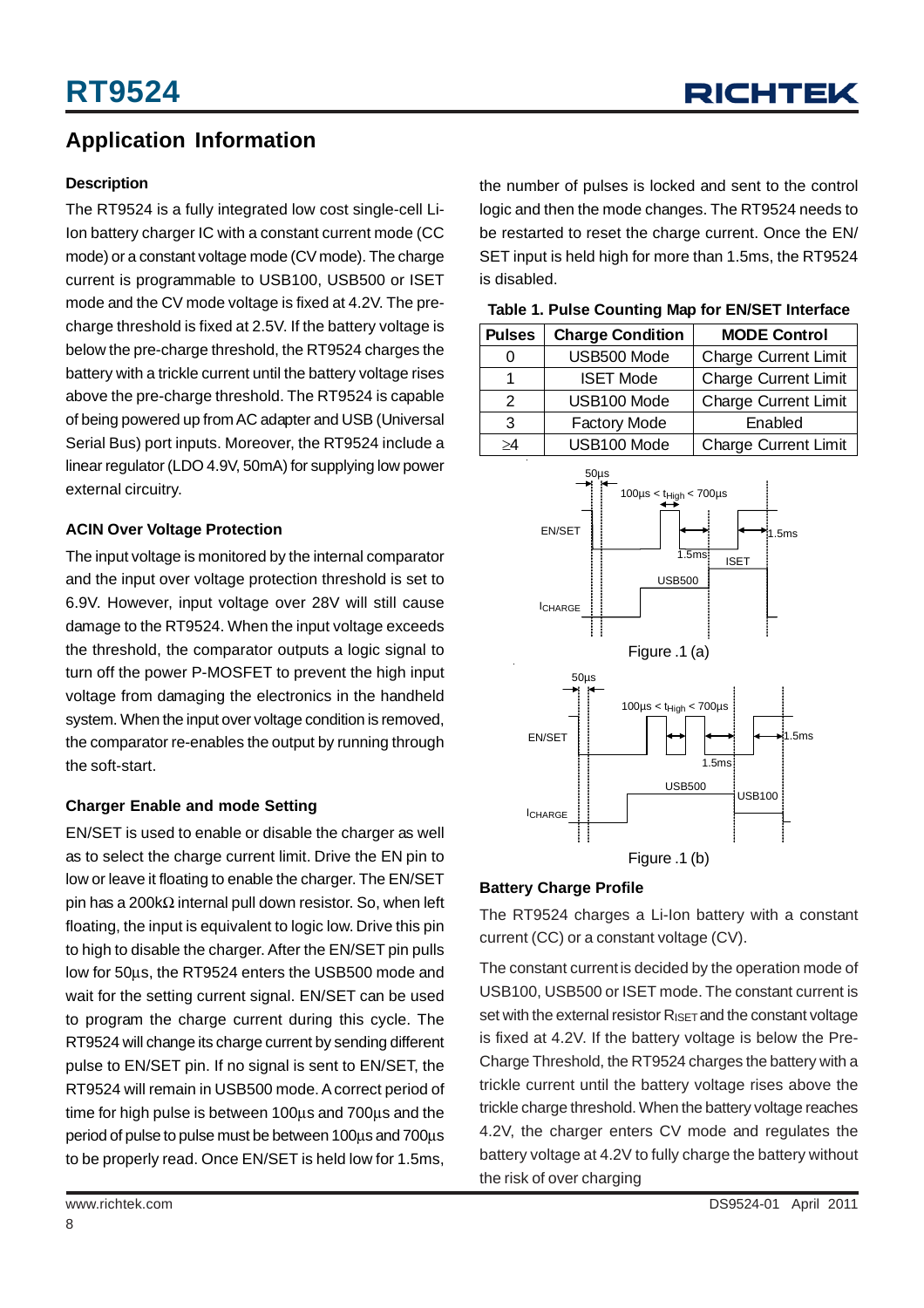

#### **Battery Pre-Charge Current**

During a charge cycle, if the battery voltage is below the pre-charge threshold, the RT9524 enters the pre-charge mode. This feature revives deeply discharged cells and protects battery. Under USB100 Mode, the pre-charge current is internally set to 95mA. When the RT9524 is under USB500 and ISET Mode, the pre-charge current is 20% of fast-charge current set by external resistor  $R_{\text{ISET}}$ .

#### **Battery Fast-Charge Current**

#### **ISET Mode**

The RT9524 offers ISET pin to program the charge current. The resistor  $R_{\text{ISET}}$  is connected to ISET and GND. The parameter  $K_{ISET}$  is specified in the specification table.



#### **USB500 and USB100 Mode**

The fast-charge current is 95mA in USB100 mode and 395mA in USB500 mode. Note that if the fast-charge current set by external resistor is smaller than that in USB500 mode (395mA), the RT9524 charges the battery in ISET mode.

#### **Battery Voltage Regulation (CV Mode)**

The battery voltage regulation feedback is through the BATT pin. The RT9524 monitors the battery voltage between BATT and GND pins. When the battery voltage closes in on the battery regulation voltage threshold, the voltage regulation phase begins and the charging current begins to taper down. When the charging current falls below the programmed end-of-charge current threshold, the CHGSB pin goes high to indicate the termination of charge cycle.

The end-of-charge current threshold is set by the IEOC pin. The resistor  $R_{EOC}$  is connected to IEOC and GND. The parameters  $K_{EOC}$  and IEOC are specified in the specification table.

$$
I_{EOC}(\%) = \frac{R_{EOC}}{K_{EOC}} \; ; K_{EOC} = 200
$$

The current threshold of IEOC (%) is defined as the percentage of fast-charge current set by R<sub>ISET</sub>. After the CHGSB pin is pulled high, the RT9524 still monitors the battery voltage. Charge current is resumed when the battery voltage goes to lower than the battery regulation voltage threshold.

#### **Factory Mode**

The RT9524 provides factory mode for supplies up to 2.3A for powering external loads with no battery installed and BATT is regulated to 4.2V. The factory mode allows the user to supply system power with no battery connected. In factory mode, thermal regulation is disabled but thermal protection (155°C) is still active. When using currents greater than 1.5A in factory mode, the user must limit the duty cycle at the maximum current to 20% with a maximum period of 10ms.

#### **LDO**

The RT9524 integrates one low dropout linear regulator (LDO) that supplies up to 50mA. The LDO is active whenever the input voltage is between POR threshold and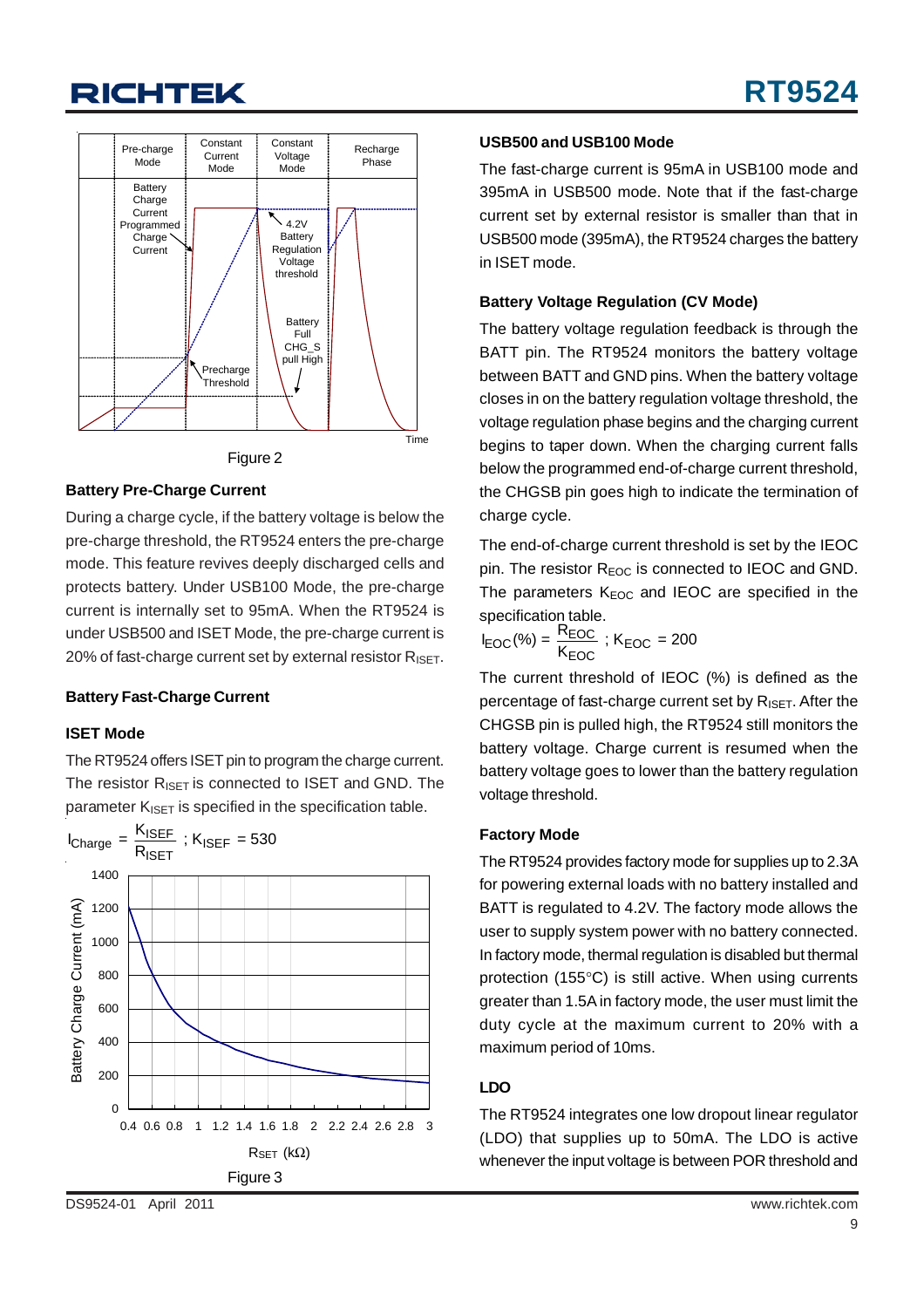OVP threshold. It is not affected by the EN/SET input. Note that the LDO current is independence and not monitored by the charge current limit.

#### **Charge Status Outputs (CHGSB and PGB)**

The open-drain CHGSB and PGB outputs indicate various charger operations as shown in the following table. These status pins can be used to drive LEDs or communicate to the host processor. Note that ON indicates the open-drain transistor is turned on and LED is bright.

| <b>Condition</b>             | <b>CHGSB</b> | <b>PGB</b> |
|------------------------------|--------------|------------|
| Input OVP                    | OFF          | OFF        |
| Input UVLO                   | OFF          | OFF        |
| Charge (CC Mode and CV Mode) | ON           | ON         |
| Charge Done (IFULL)          | OFF          | ON         |

**Table 2**

|                                                                   | <b>PGB Deglitches Time</b> |              |  |  |
|-------------------------------------------------------------------|----------------------------|--------------|--|--|
| Condition                                                         | EN/SET is                  | EN/SET is    |  |  |
|                                                                   | High                       | Low          |  |  |
| Entering OVP<br>$(V_{IN} = 5.5V \rightarrow 10V)$                 | Ω                          | $100\mu s$   |  |  |
| Leaving OVP<br>$(V_{IN} = 10V \rightarrow 5.5V)$                  | $500\mu s$                 | $450\mu s$   |  |  |
| <b>Entering SLEEP</b><br>$(V_{IN} = 5.5V \rightarrow 3.6V)$       | ი                          | 32ms         |  |  |
| Leaving SLEEP<br>$(V_{I\!N} = 3.6V \rightarrow 5.5V)$             | $500\mu s$                 | $500\,\mu s$ |  |  |
| <b>Entering UVLO</b><br>$(V_{I\text{N}} = 5.5V \rightarrow 2.5V)$ |                            |              |  |  |
| Leaving UVLO<br>$(V_{IN} = 2.5V \rightarrow 5.5V)$                | $230\mu s$                 | $230\mu s$   |  |  |

#### **Sleep Mode**

The RT9524 enters sleep mode if the power is removed from the input. This feature prevents draining the battery during the absence of input supply.

#### **Temperature Regulation and Thermal Protection**

In order to maximize charge rate, the RT9524 features a junction temperature regulation loop. If the power dissipation of the IC results in a junction temperature greater than the thermal regulation threshold (125°C), the RT9524 limits the charge current in order to maintain a junction temperature around the thermal regulation threshold (125°C). The RT9524 monitors the junction

temperature,  $T_{J}$ , of the die and disconnects the battery from the input if  $T_J$  exceeds 125 $\degree$ C. This operation continues until junction temperature falls below thermal regulation threshold (125°C) by the hysteresis level. This feature prevents maximum power dissipation from exceeding typical design conditions.

#### **Selecting the Input and Output Capacitors**

In most applications, all that is needed is a high-frequency decoupling capacitor on the input. A 1μF ceramic capacitor, placed in close proximity to input to GND, works well. In some applications depending on the power supply characteristics and cable length, it may be necessary to add an additional 10μF ceramic capacitor to the input. The RT9524 requires a small output capacitor for loop stability. A typical 1μF ceramic capacitor placed between the BATT pin and GND is sufficient.

#### **Thermal Considerations**

For continuous operation, do not exceed absolute maximum operation junction temperature. The maximum power dissipation depends on thermal resistance of the IC package, PCB layout, rate of surrounding airflow, and difference between junction and ambient temperature. The maximum power dissipation can be calculated by the following formula :

#### $P_{D(MAX)} = (T_{J(MAX)} - T_A)/\theta_{JA}$

where  $T_{J(MAX)}$  is the maximum operation junction temperature,  $T_A$  is the ambient temperature, and  $\theta_{JA}$  is the junction to ambient thermal resistance.

For recommended operating conditions specification of RT9524, the maximum junction temperature is 125°C and  $T_A$  is the maximum ambient temperature. The junction to ambient thermal resistance,  $\theta_{JA}$ , is layout dependent. For WDFN-10L 3x2 packages, the thermal resistance,  $\theta_{JA}$ , is 90°C/W on a standard JEDEC 51-7 four-layer thermal test board. The maximum power dissipation at  $T_A = 25^{\circ}C$  can be calculated by the following formula :

 $P_{D(MAX)} = (125^{\circ}C - 25^{\circ}C) / (90^{\circ}C/W) = 1.111W$  for WDFN-10L 3x2 package

The maximum power dissipation depends on operating ambient temperature for fixed  $T_{J(MAX)}$  and thermal resistance,  $\theta$ <sub>JA</sub>. For RT9524 package, the derating curve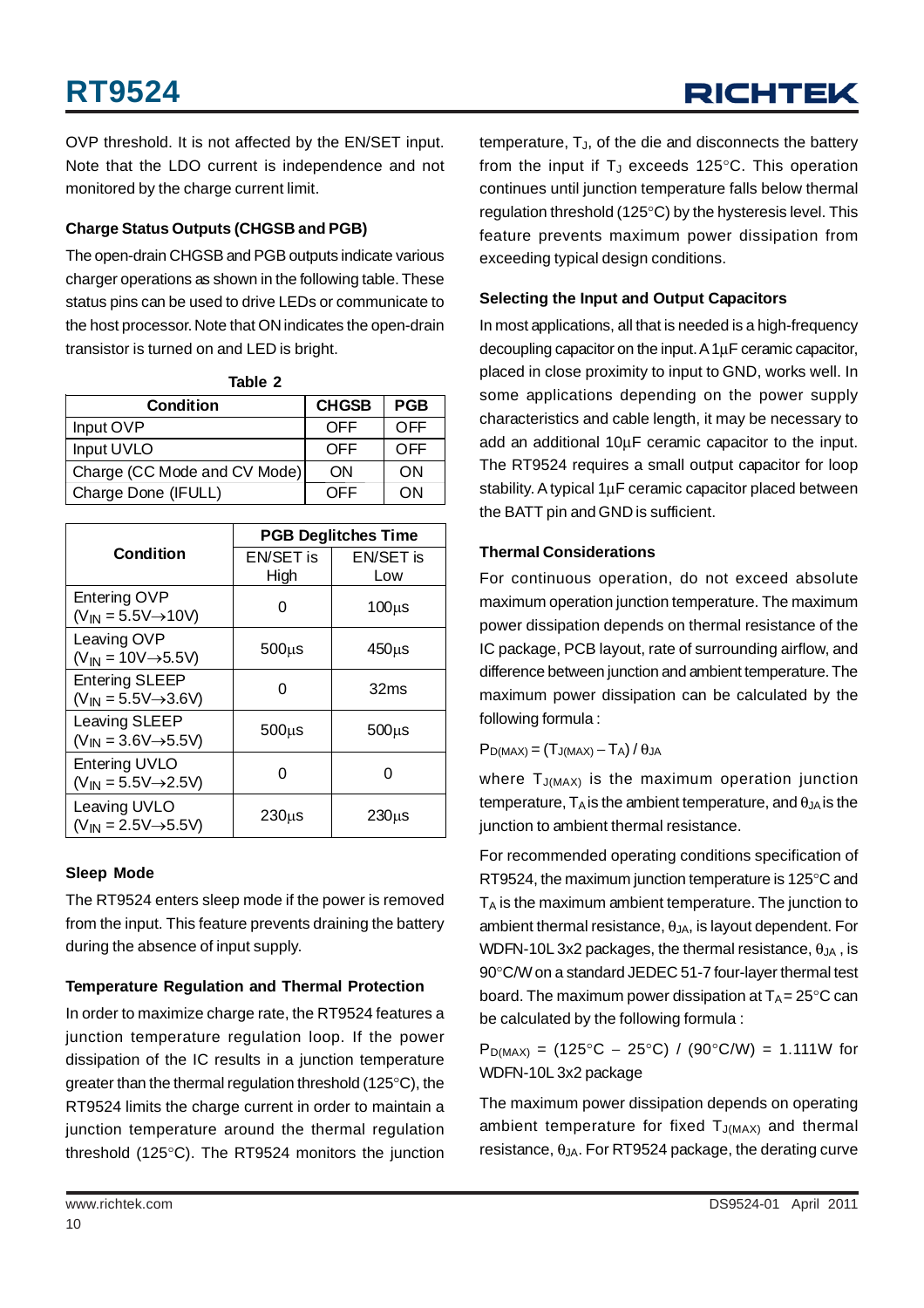# **RT9524**

in Figure 4 allows the designer to see the effect of rising ambient temperature on the maximum power dissipation.



Figure 4. Derating Curve for RT9524 Package

#### **Layout Consideration**

The RT9524 is a fully integrated low cost single-cell Li-Ion battery charger IC ideal for portable applications. Careful PCB layout is necessary. For best performance, place all peripheral components as close to the IC as possible. A short connection is highly recommended. The following guidelines should be strictly followed when designing a PCB layout for the RT9524.

- $\triangleright$  Input capacitor should be placed close to the IC and connected to ground plane. The trace of input in the PCB should be placed far away from the sensitive devices or shielded by the ground.
- $\triangleright$  The GND should be connected to a strong ground plane for heat sinking and noise protection.
- $\triangleright$  The connection of R<sub>ISET</sub> and R<sub>IEOC</sub> should be isolated from other noisy traces. The short wire is recommended to prevent EMI and noise coupling.
- $\rightarrow$  Output capacitor should be placed close to the IC and connected to ground plane to reduce noise coupling.



Figure 5. PCB Layout Guide